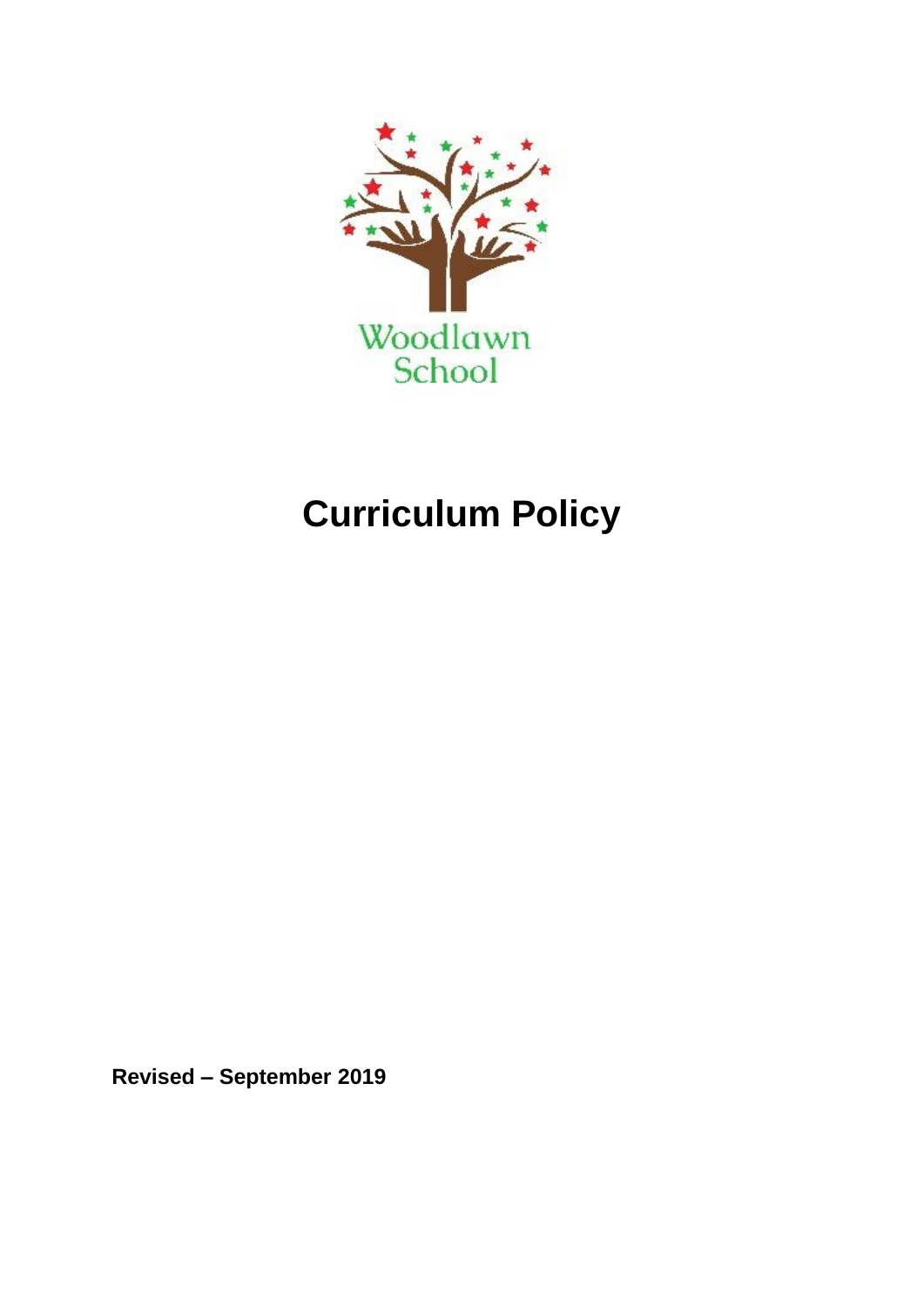## **Introduction**

At Woodlawn School we believe that the curriculum is a powerful tool that promotes a love of learning and willingness to explore, develop skills and the time to have fun. We use the National Curriculum as a starting point for a wide and varied learning experience for our children. We enrich it by our strong ethos based on respect for ourselves and others, equality and a sense of wonder at the world we live in. We are committed to developing the whole child. Our children will have the opportunity to be creative, to be physically active and to be academically challenged. We are continually reviewing, adapting and improving the curriculum we offer to our children.

The curriculum at Woodlawn School is evolving according to the needs of our children and to the aspirations of the staff and community.

# **The Language for Learning approach**

At Woodlawn School we recognise that by considering the way we use language we can support, deepen and extend the skills of all of our learners.

By giving our children a rich reading experience of stories, poems and non-fiction we support children to internalise a living library of non- fiction, poems and stories, like templates that can be used for their imagination.

Language is primarily learned through interactive 'hearing' and 'saying' and the richer and more varied the language patterns, the better the writing will be.

We do this because we recognise:

- Many of our pupils have a speech and language difficulty and have worked with the team of speech and language therapists from the PCT.
- Some of our pupils are non-verbal and use a range of ways to communicate (voice output communication aids/ symbols/ photographs/ signing/gesture)
- Some of our pupils have a sensory loss which contributes to their difficulties with language.
- Many of our pupils have a learning difficulty.
- Some of our pupils have difficulties understanding communication in a social context.

We deliver the language approach to the curriculum by considering how language is used in all lessons and in all activities through the school day and offer this in a variety of ways to support the curriculum at Woodlawn School.

This is delivered through:

- Planned social communication lessons for each class weekly.
- Talk 4 maths lessons weekly as part of the Mathematics curriculum.
- Talk for writing approach to English.
- Sharing the learning objective of the session at the beginning of all lessons and addressing this throughout the session to ensure understanding of the learning and purpose.
- Encouraging pupils to talk about their learning and be reflective learners.
- Giving pupils meaningful feedback which includes the next steps in learning.
- Planning for extending vocabulary through lessons with use of visual and practical resources to support understanding.
- Using resources and visual aids to support understanding of the learning activity.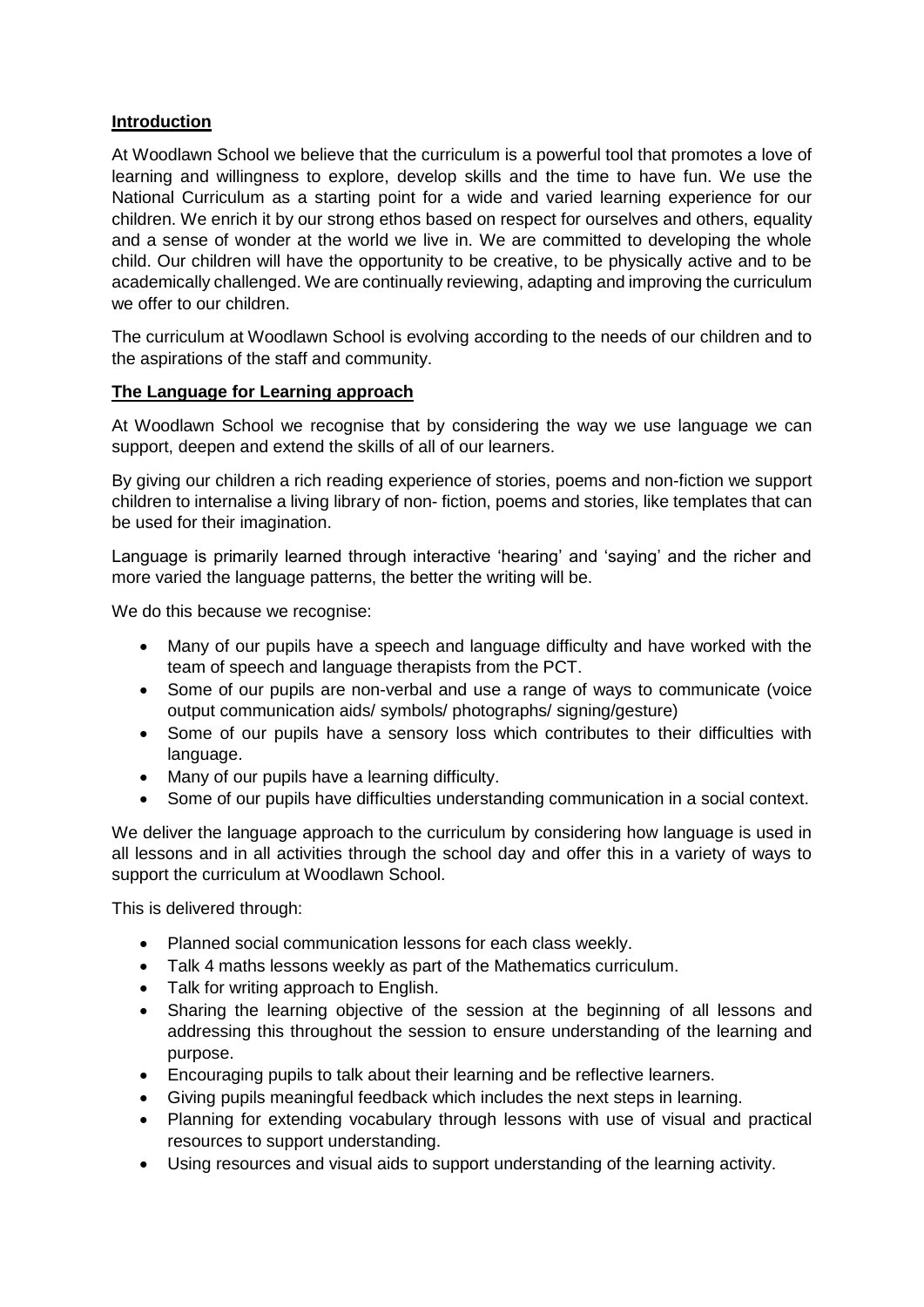- Use of communicate and print an ICT resource using symbols to support understanding of written text
- Using a range of means to record/ communicate the pupils' ideas not simply relying on writing. (ICT equipment, voca, ipads, laptops – programmes e.g. Clicker 6)
- Encouraging paired and group talk in lessons.
- Encouraging a problem solving approach to extend the thinking and language skills taught.
- Delivering highly differentiated learning activities.
- ICT used as a bespoke means of supporting and extending learning and communication.

# **Literacy at Woodlawn School**

At Woodlawn School we deliver a language rich environment across the curriculum. There is a focus on basic skills. In English lessons and across the curriculum pupils are encouraged to engage in all lessons using their skills in speaking, listening, reading, writing and spelling.

Reading is key to all learning. We know the best writers are those children who have a love of reading. Reading influences writing with the richness, depth and breadth of reading determining the writer children become.

At Woodlawn School we use programmes to support this learning including:

- Read Write, Inc.
- Talk for Writing.

We use these alongside books from a number of reading schemes and a library full of a whole variety of reading materials.

## **Values**

- We value the way in which all children are unique, and our curriculum promotes respect for the views of each individual child, as well as for people of all cultures.
- We value the spiritual and moral development of each person, as well as their intellectual and physical growth.
- We value the importance of each person in our community.
- We organise our curriculum so that we promote co-operation and understanding between all members of our community.
- We use the community to enrich the curriculum.
- We value the rights enjoyed by each person in our society.
- We respect each child in our school for who they are, and we treat them with fairness and honesty.
- We aim to enable each person to be successful, and we provide equal opportunities for all the children in our school.
- We value our environment, and we aim, through our curriculum, to teach respect for our world, and how we should care for it for future generations, as well as our own.
- We value parents and work in partnership with them to enrich the curriculum. Parents are informed about the curriculum through topic letters, homework and curriculum workshops, and are positively encouraged to become involved.
- We see the language approach to the curriculum as a vital means to encourage pupils to be independent, assertive and make choices.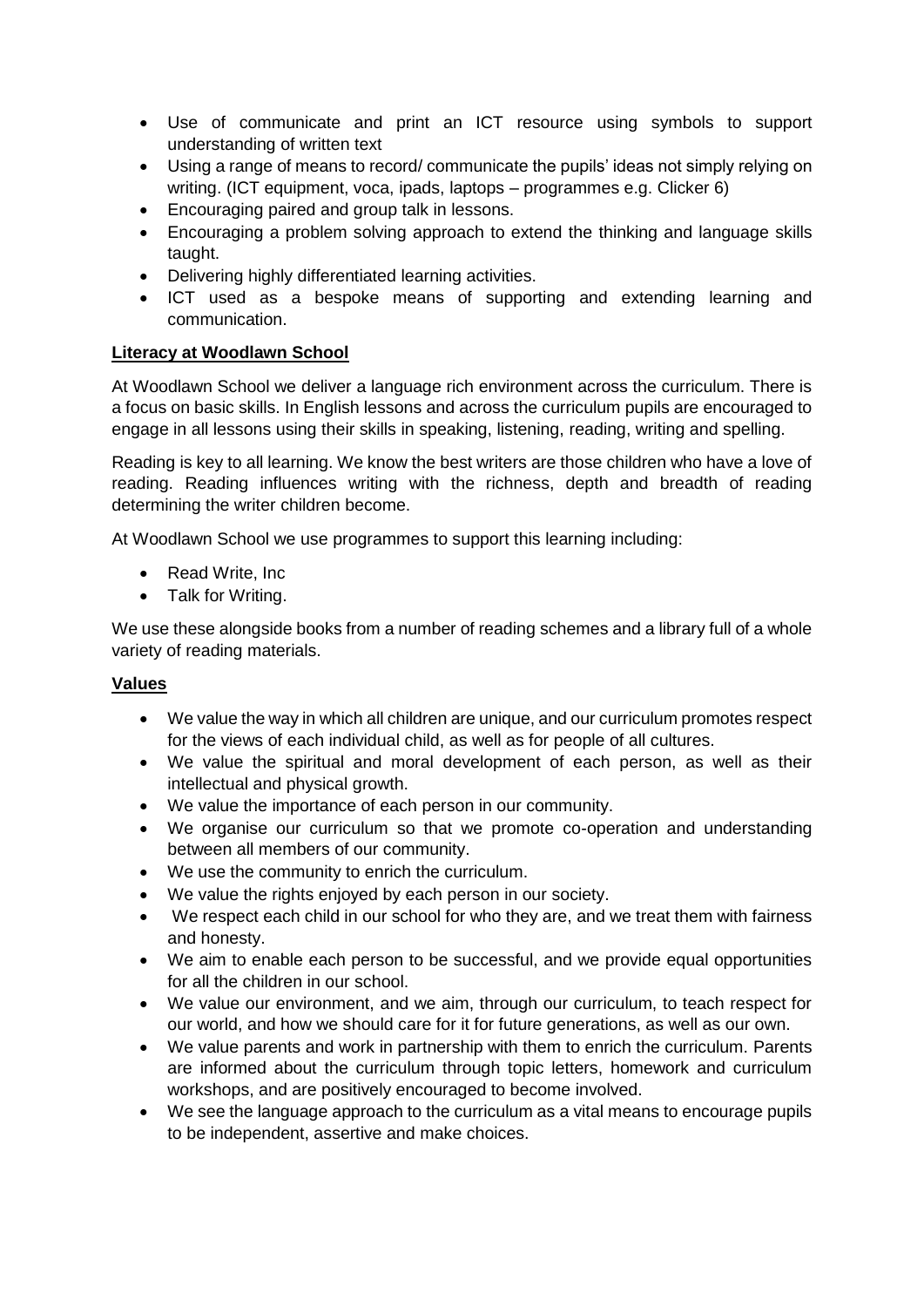# **Woodlawn School Aims and Objectives**

The aims of our school curriculum are:

- To enable all children to understand that they are all successful learners.
- To enable children to understand the skills and attributes needed to be a successful learner.
- To enable children to develop their own personal interests.
- To promote a positive attitude towards learning, so that children enjoy coming to school, and acquire a solid basis for lifelong learning;
- To teach children the basic skills of literacy, numeracy and information technology (IT);
- To enable children to be creative through art, dance, music, drama and design technology;
- To enable children to be healthy individuals who enjoy sport and appreciate the importance of a healthy life style.
- To teach children about their developing world, including how their environment and society have changed over time;
- To help children understand Britain's cultural heritage;
- To enable children to be positive citizens in society and to feel that they can make a difference;
- To enable children to understand and respect other cultures;
- To fulfil all the requirements of the National Curriculum and the Locally Agreed syllabus for Religious Education:
- To teach children to have an awareness of their own spiritual development, and to understand right from wrong;
- To help children understand the importance of truth and fairness, so that they grow up committed to equal opportunities for all;
- To enable children to have respect for themselves and high self-esteem, and to be able to live and work co-operatively with others;
- To enable children to be active and take responsibility for their own health;
- To enable children to be passionate about what they believe in and to develop their own thinking;
- To enable children to ask questions and take risks.
- To enable children to develop their intellect including their emotional development.
- To enable children to be independent.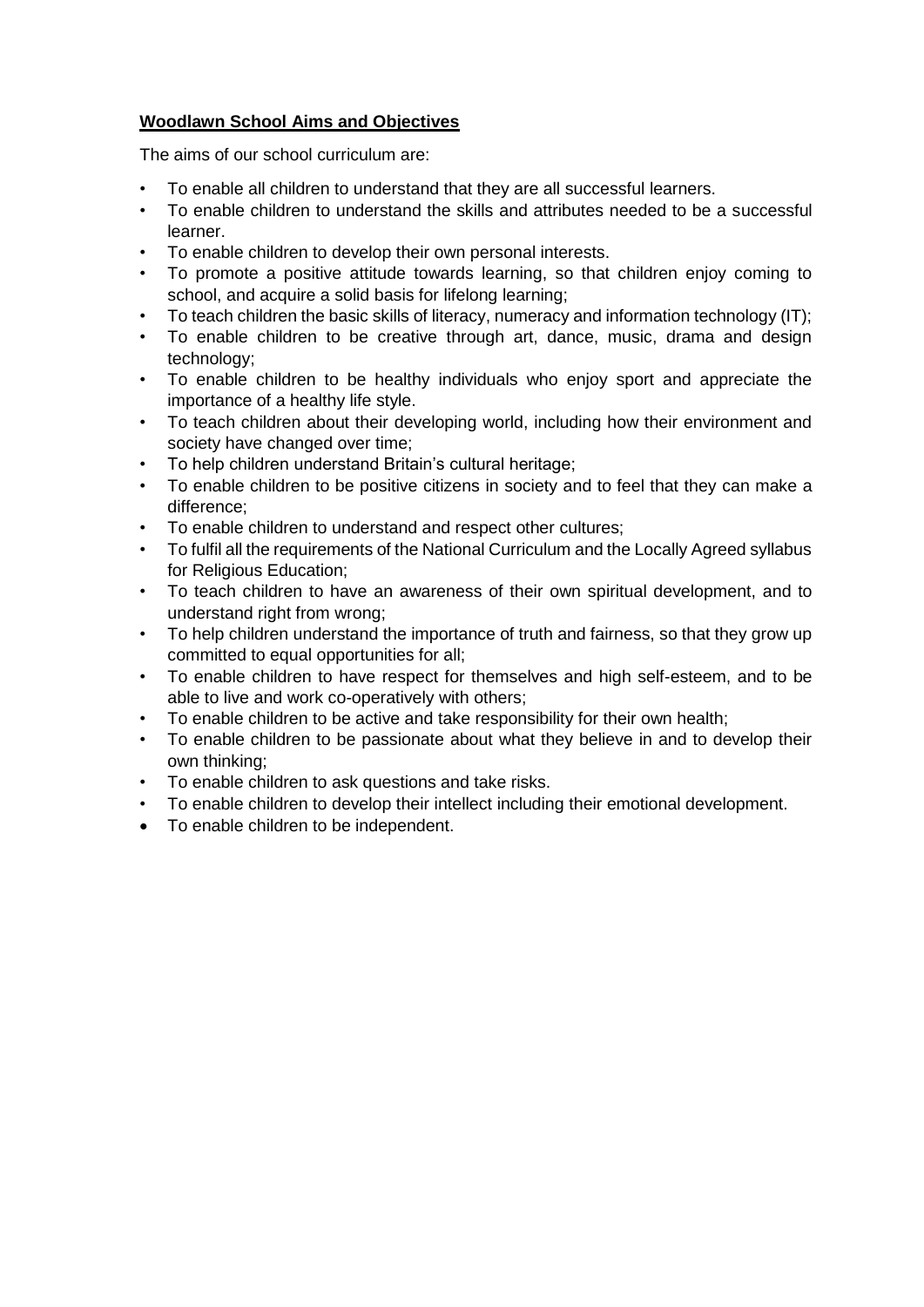## **Organisation and Planning**

#### **Curriculum Offer**

## **Early Years (Nursery and Reception)**

Our Early Years Foundation Stage (EYFS) is a fully inclusive, local authority assessment unit catering for pupils aged 2 and a half (rising 3's), Nursery (aged 3-4 years) and Reception (aged 4-5 years) with a diverse range of Special Educational Needs and Disabilities (SEND).

We work as a large mulit-disciplinary team including physiotherapists, occupational therapists and speech and language therapists to assess pupils who may require an Education, Health and Care Plan.

Our curriculum follows a highly differentiated and bespoke version of the Early Years Foundation Stage Profile which focusses on the 7 prime and specific areas of learning;

- Personal, social and emotional development
- Communication and language
- Physical development
- Literacy
- **Mathematics**
- Understanding of the world
- **Expressive arts**

Our pupils learn via 1:1 and small group teaching and learning with an emphasis on indoor and outdoor learning through play. We have a strong focus on literacy, maths and functional communication. We use a range of daily formative assessment opportunities culminating in our summative Early Years Foundation Stage Profile and PIVATs assessments.

## **Primary Department (KS1 and 2)**

Our Primary Department caters for pupils from year 1 to year 6, aged 5-11 years old.

Mixed age classes offer a highly differentiated curriculum covering all National Curriculum subjects; English, Maths, Science, Design and Technology, History, Geography, Art and Design, Music, Physical Education, Computing and Modern Foreign Languages (where appropriate).

We have a strong emphasis on ensuring pupils develop their basic skills in English and Maths and dedicated lessons for functional and social communication which we embed across the curriculum.

Additional bespoke opportunities to develop skills are available including access to a hydrotherapy pool, specialist support for social and emotional difficulties, maths and literacy intervention.

We work as a large mulit-disciplinary team including physiotherapists, occupational therapists and speech and language therapists to ensure pupils achieve the desired outcomes within their Education, Health and Care Plan.

Our pupils learn via 1:1 and small group teaching and learning. All pupils have Individual Education Plan targets and pupils are assessed by a variety of formative assessment opportunities culminating in our termly, summative PIVATs assessments.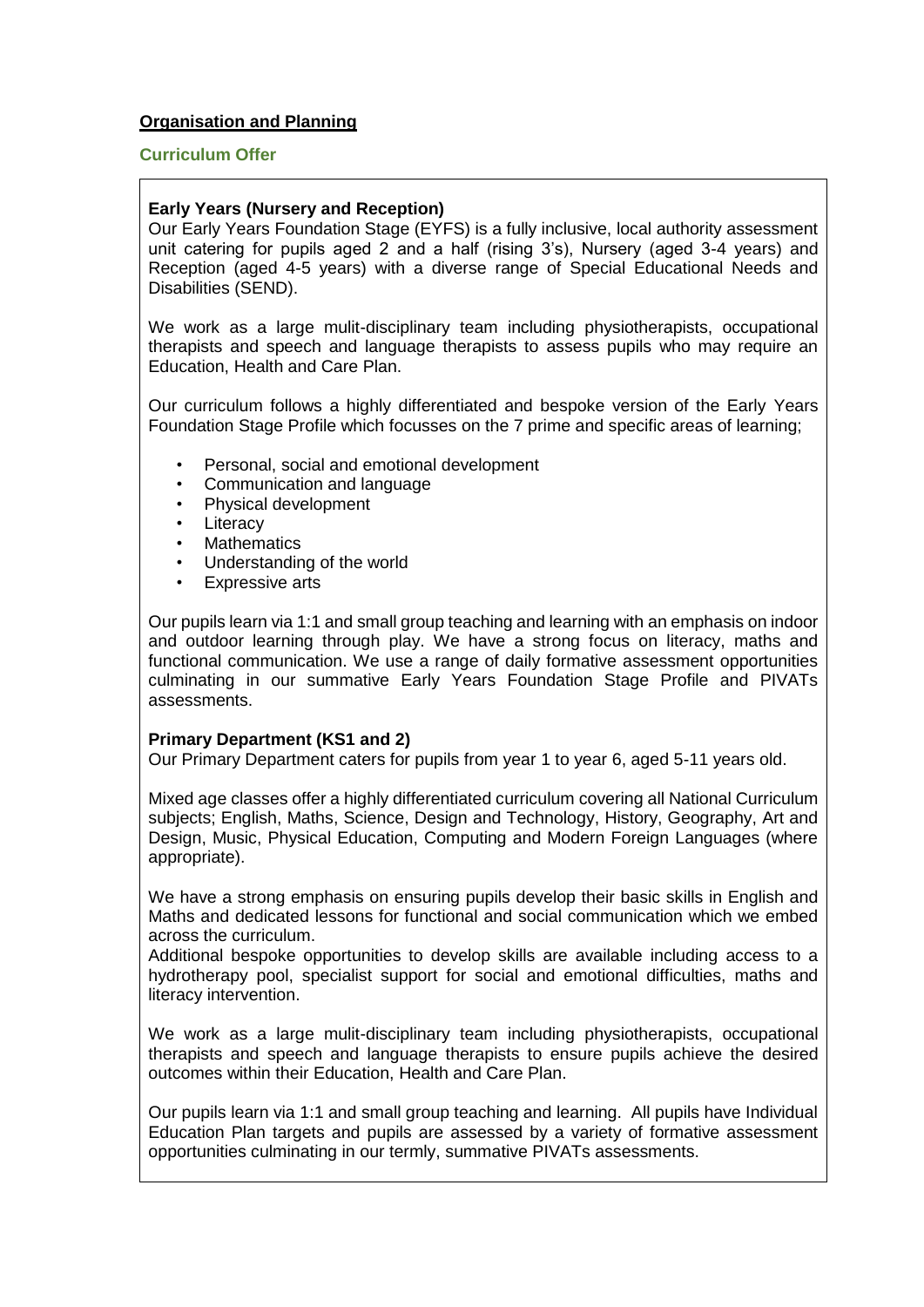#### **Secondary Department (KS3 and KS4)**

There are three mixed ability form classes within the secondary department.

The pupils work within their form group for Creative, Humanities, Enterprise, PSHE and RE.

Pupils are taught within streamed groupings for the core subjects of Maths, English and Science and are taught by subject specialist staff.

Social Communication is taught discretely each week within the form class.

The pupils begin their accredited courses in non-core subjects to enable them to follow their learning pathway.

Pupils participate in swimming at a local leisure complex.

# **Post 16 (KS5)**

Post 16 pupils work in two groups to access their curriculum opportunities.

The curriculum offers GCSE Maths and English are taught as well as off-site opportunities for GCSE Art. All pupils access English and Maths at the appropriate level to ensure a progression and building of essential core skills.

Pupils have access to enriched learning opportunities on a weekly basis – Independent Travel, Gym, Swimming, photography, Enterprise and independent living skills as well as a wide variety of ASDAN short courses throughout the year.

They participate in the 'Moving On 'project which allows for vocational experiences in a variety of settings.

Pupils follow an individual learning Pathway for accreditation including ASDAN, Edexcel and Functional skills.

Residential experiences are planned and include Duke of Edinburgh and outdoor adventure experiences which are planned to include essential life skills.

## **Mid Term planning**

Teaching staff are required to submit MTP for monitoring by Senior leaders on a half termly basis. The planning ensures the curriculum coverage and skills development.

Medium term planning identifies :

- Barriers to Learning/Equality.
- Pupil's current data and specific IEP targets.
- Deployment of staff
- I can statements as learning objectives.
- All lessons have three identified separate levels of ability.
- Assessment opportunities.
- Weekly outline of lesson.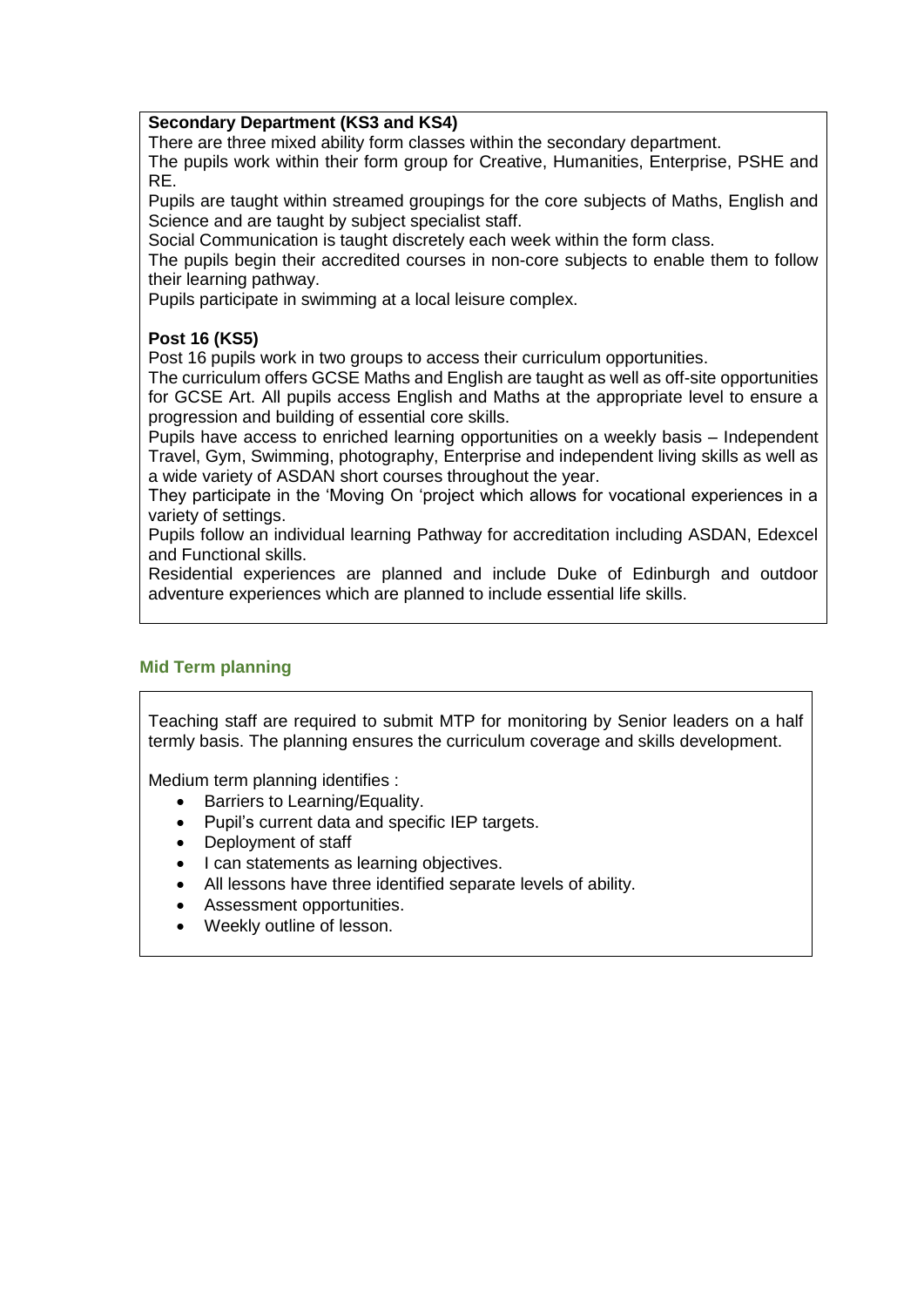#### **Assessment and reporting on progress**

All pupils are assessed on entry to school in the core subjects (English, Maths, Science, and PSD) and foundation subjects (PE, Art, DT, Re, Music, Geography, History, IT) to create a baseline to measure their progress.

All assessment data is entered into B-Squared which supports the senior leader for outcomes in creating targets for individuals.

Pupils are assessed termly using B-Squared and data is collated and analysed.

SLT meet with class teachers to discuss progress of the individuals in the class and to identify any pupils who have not made the progress expected. Interventions are discussed to support individuals and put in place with the additional support of the lead learning mentor and/or therapy referrals made with parental consent, alongside the class staff.

Teachers and Teaching Assistants communicate children's progress with parents/carers in a variety of ways:

- Home school diary
- Discussions via telephone or face to face on progress
- Parent evenings Autumn and Summer Term.
- Parent coffee morning/ workshop Spring Term.
- Annual review process.

The Headteacher reports to governors on outcomes each term.

We are committed to developing the whole child. We extend the curriculum by offering extra- curricular activities, including:

- Lunch clubs led by sports coaches.
- Regional sports festivals and competitions.
- $\bullet$  Choir sign and sing
- Arts clubs
- Musical performances
- Residential opportunities Secondary and post 16 departments.

## **The Role of the Subject Coordinator**

The role of the subject coordinator is to:

- Provide a strategic lead and direction for the subject;
- Support and offer advice to colleagues on issues related to the subject;
- Monitor pupil progress in that subject area;
- Provide efficient resource management for the subject.

It is the role of each subject leader to keep up to date with developments in their subject, at both national and local level. They review the way the subject is taught in the school and plan for improvement. This development planning links to whole-school objectives. Each subject coordinator reviews the curriculum plans for their subject, ensures that there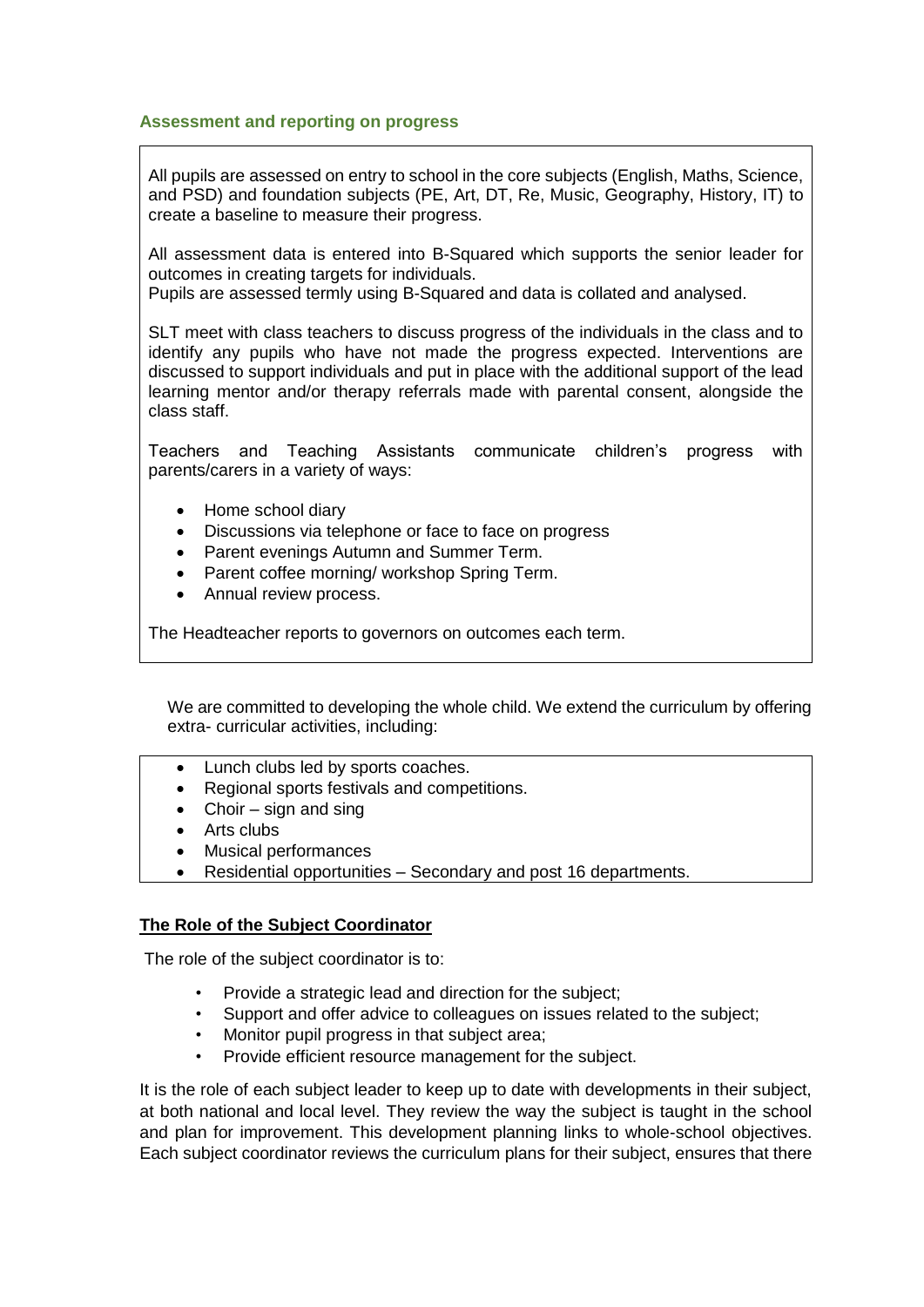is full coverage of the National Curriculum and that progression is planned into schemes of work.

#### **Monitoring and Review**

Our governing board Teaching and Learning, Achievement and Safeguarding Committee is responsible for monitoring the way the school curriculum is implemented. We have governors linked to core curriculum areas. The governors liaise with the subject leaders of these areas, and monitor the way the school teaches these subjects through governor visits to school.

The Headteacher is responsible for the day to day organisation of the curriculum. The Headteacher and senior leadership team monitors the curriculum through planning, classroom observation liaising with the Curriculum Co-ordinators.

Subject leaders monitor the way their subject is taught throughout the school. They examine long-term and medium-term planning, and ensure that appropriate teaching strategies are used. Subject leaders have responsibility for monitoring standards and ensuring that teachers have the skills and resources they need.

#### **REVIEW**

The Governing Board will review this policy statement annually and update, modify or amend it as it considers necessary to ensure the policy meets the needs of Woodlawn **School.**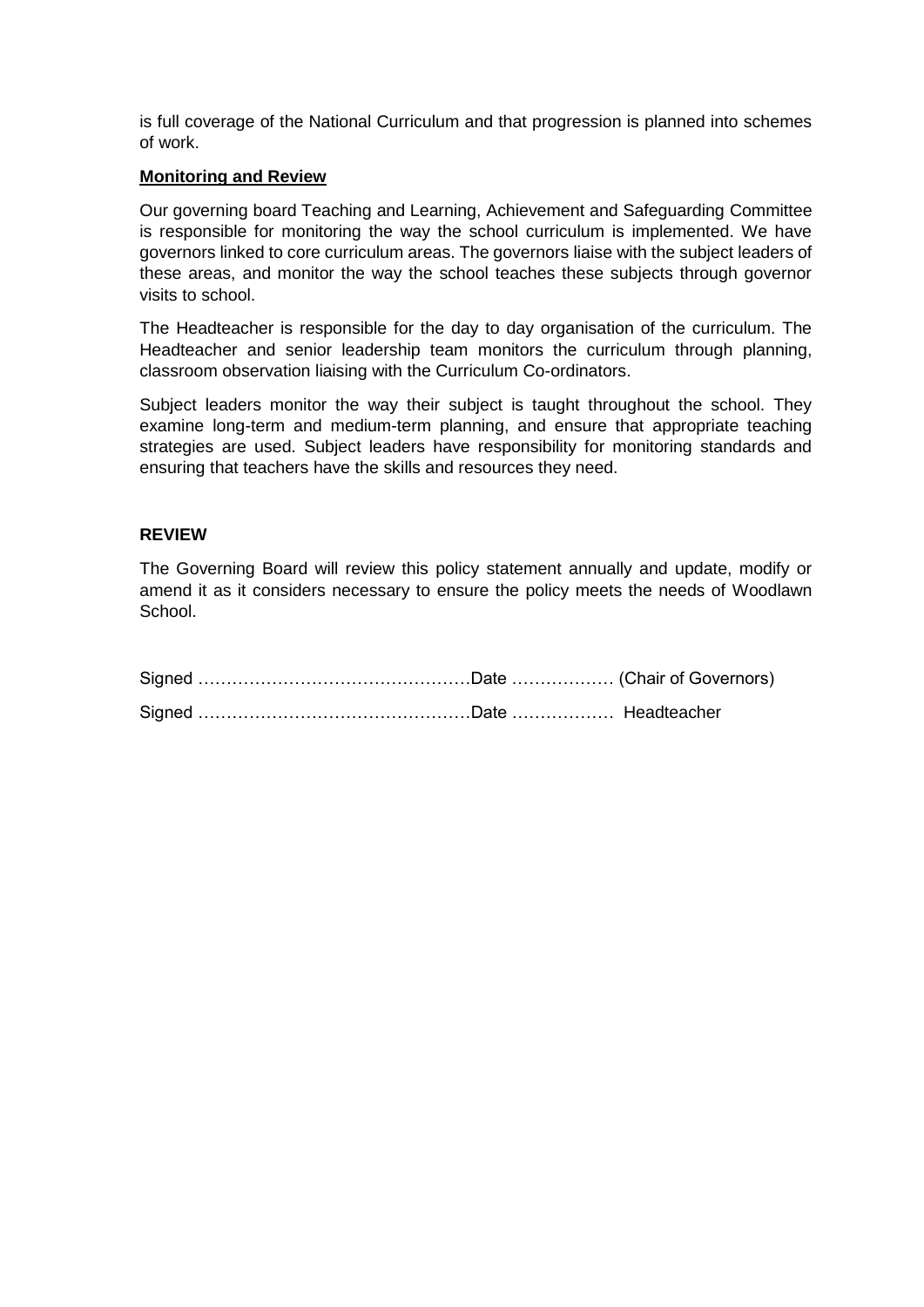

# **Appendix A**

# **Curriculum Pathways at Woodlawn School**

When considering the nature of the curriculum offered at Woodlawn School we must look to the cohorts of pupils at Woodlawn School to ensure it meets student need.

Pupils at Woodlawn School have medical, physical, sensory impairments or language difficulties. These difficulties can impact on how children learn. It is our role to ensure children learn despite their difficulties.

Some pupils attend Woodlawn School have medical needs which require the support of staff with medical training and onsite nursing.

Pupils may have physical difficulties including cerebral palsy and some with deteriorating physical conditions e.g. Duchene Muscular Dystrophy.

Some pupils have a sensory impairments e.g. visual or hearing impairment.

Many pupils have a speech and language difficulty this may present as a pupil being non verbal. Others may have difficulties expressing themselves, articulating sounds or understanding language and words.

Some pupils also have a learning difficulty alongside their complex special needs.

We have grouped the pupils in school and describe their needs in the table below:

#### **Learning Cohorts**

| <b>Cohort:</b>       | <b>Description of needs:</b>                                                                                             |
|----------------------|--------------------------------------------------------------------------------------------------------------------------|
| Group 1/<br>Route 1. | Pupils with significant and complex physical/medical/sensory/language<br>and learning needs.                             |
|                      | Pupils require high levels of 1:1 support to meet their physical, medical,<br>sensory, language and learning needs.      |
|                      | Pupils are kinaesthetic learners and rely heavily upon practical and<br>visual resources to support their learning.      |
|                      | The curriculum is a highly engaging multi-sensory curriculum where<br>pupils are supported to explore their environment. |
|                      | Pupils may have a significant delay in their learning as compared to<br>their mainstream peers.                          |
|                      |                                                                                                                          |
|                      |                                                                                                                          |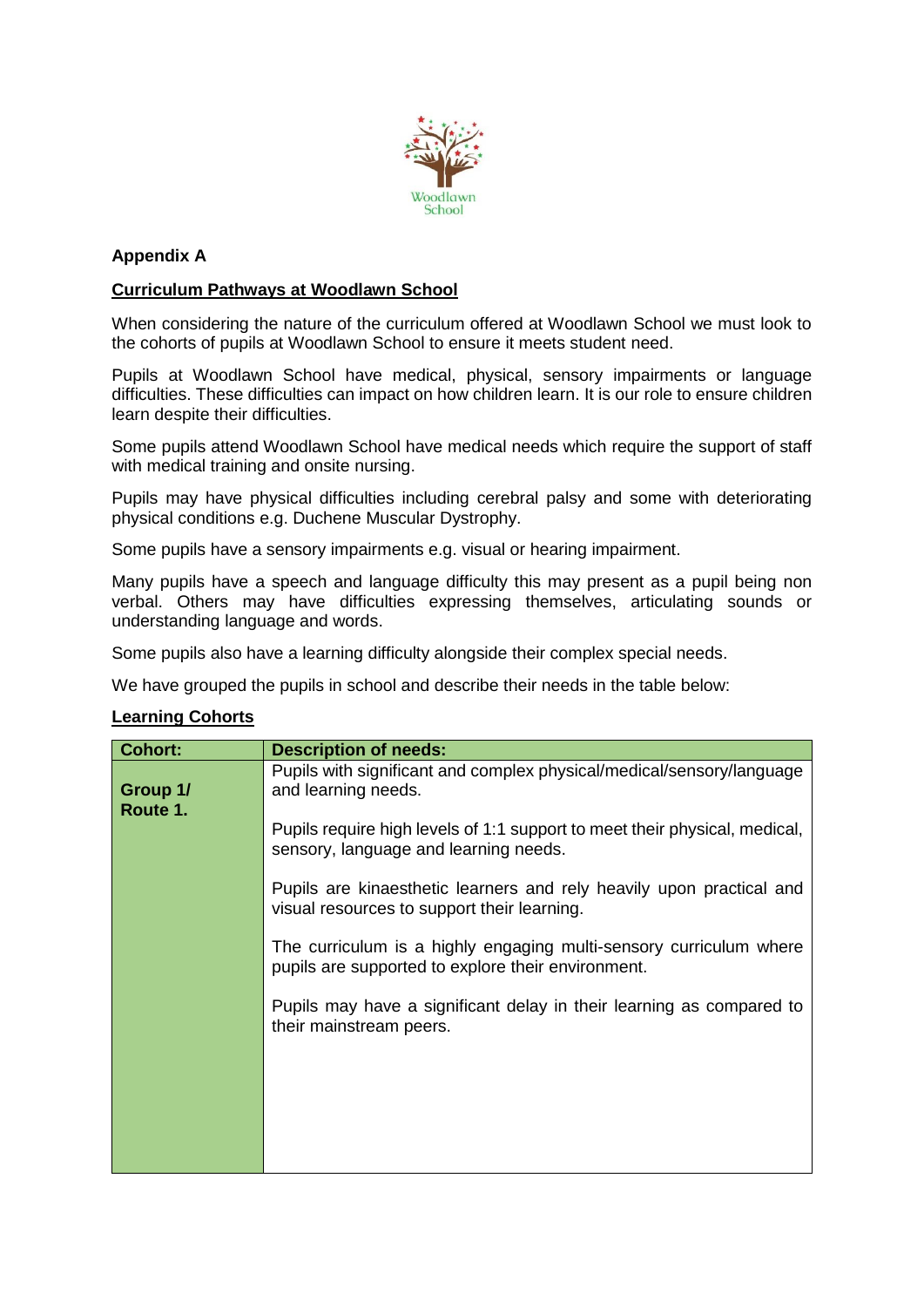| Group 2/<br>Route 2. | Pupils with complex physical/ medical/learning needs.<br>Pupils require 1:1 support to meet physical/ medical/sensory /language/<br>learning needs at planned times through the school day.<br>Pupils are kinaesthetic learners and rely heavily upon practical and<br>visual resources to support their learning.<br>The curriculum is a highly engaging multi sensory kinaesthetic<br>approach to learning. Pupils are supported and encouraged to work<br>independently as appropriate.<br>Pupils may have a moderate delay in their learning as compared to their<br>mainstream peers. |
|----------------------|--------------------------------------------------------------------------------------------------------------------------------------------------------------------------------------------------------------------------------------------------------------------------------------------------------------------------------------------------------------------------------------------------------------------------------------------------------------------------------------------------------------------------------------------------------------------------------------------|
| Group 3/<br>Route 3. | Pupils with one or several of physical, medical, sensory, language or<br>learning needs.<br>Pupils require 1:1 support occasionally but are usually able to access                                                                                                                                                                                                                                                                                                                                                                                                                         |
|                      | small group working through the school day.                                                                                                                                                                                                                                                                                                                                                                                                                                                                                                                                                |
|                      | Pupils are kinaesthetic learners and rely heavily upon practical and<br>visual resources to support their learning.                                                                                                                                                                                                                                                                                                                                                                                                                                                                        |
|                      | The curriculum is a highly engaging multi sensory kinaesthetic<br>approach to learning. Pupils are supported at times and increasingly<br>encouraged to work independently.                                                                                                                                                                                                                                                                                                                                                                                                                |
|                      | Pupils may have a slight/ moderate delay in some areas of learning but<br>also have significant strengths. Pupils may be gifted and talented and<br>working at levels significantly above their mainstream peers in their<br>subjects of strength.                                                                                                                                                                                                                                                                                                                                         |

## **Learning Pathways**

On entry to Woodlawn School teaching and therapy staff assess the full needs of each pupil.

This information together with previous professional reports gives us a full picture of the pupils learning/ language/physical and medical needs.

The table below shows how we meet the needs of the three main cohorts of pupils at Woodlawn School through the curriculum offer.